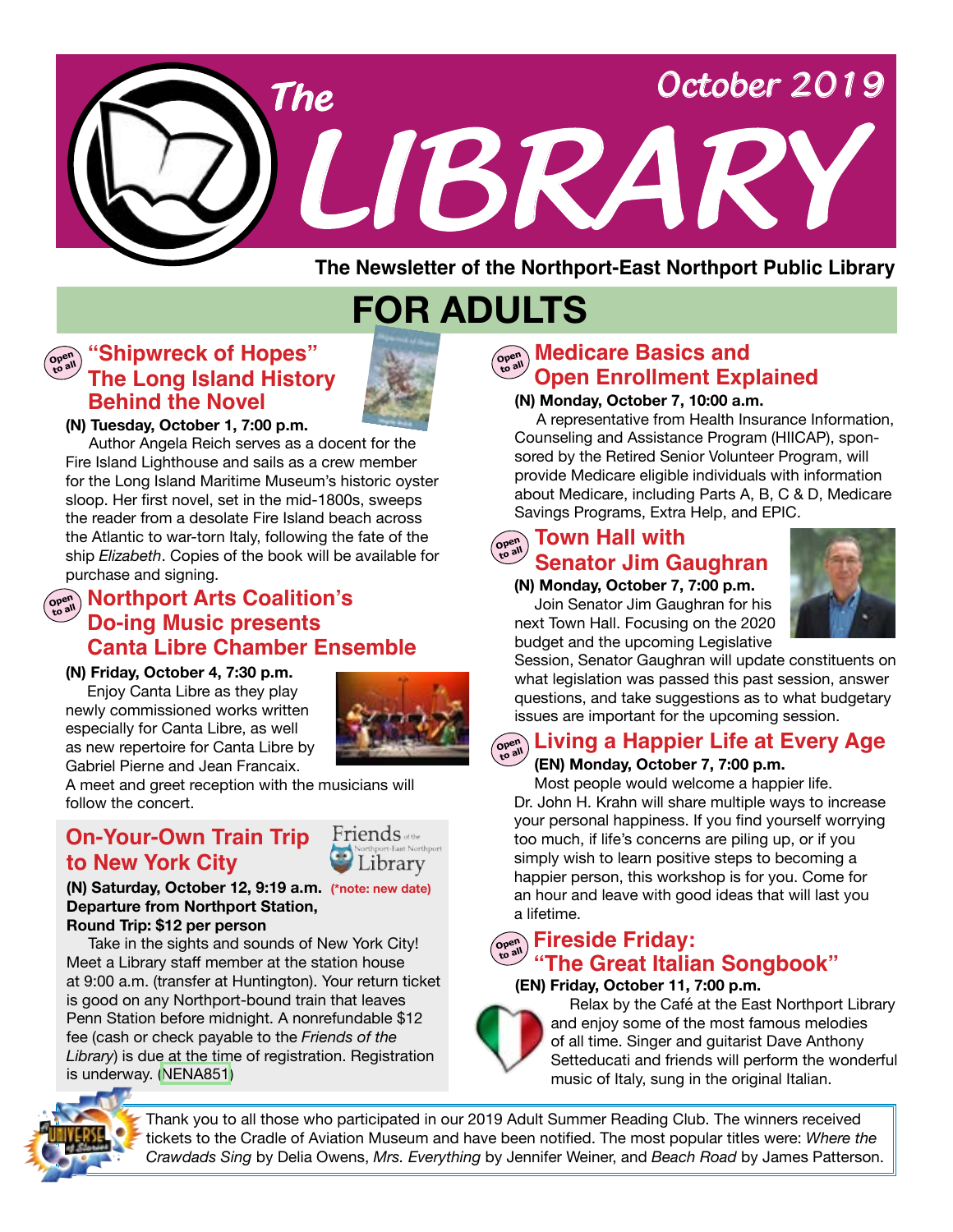# **FOR ADULTS**

#### **Open to all "Spooky Classical Jazz" ( N) Friday, October 25, 7:00 p.m. Northport Arts Coalition presents** *Company Company* **Constant** *Coalition presents MI Friday October 25, 7:00 p.m.*

# **FOR ADULTS**

 **(N) Monday, November 4, 10:00 a.m.** A Suffolk County Department of Civil Service representative will discuss civil service employment opportunities in the county, towns, schools, libraries, and villages.



# **Computer Classes** *October is Computer Learning Month!*

# Hands **Introduction to Microsoft Excel**<br>handspanning and the same of the same of the same of the same of the same of the same of the same of the same o

 **(EN) Wednesday, October 2, 7:00 p.m.**

Learn the basics of this popular spreadsheet program. Basic Windows computer knowledge required. Registration is underway. ([NENC323](https://search.livebrary.com/record=g1005372~S43))

 The first class is designed *for the computer novice*. In this session you will learn the basics: turning the computer on, using the on-screen desktop, working with the mouse, opening and closing programs, and turning the computer off. Registration is underway. [\(NENC314\)](https://search.livebrary.com/record=g1093212~S43)

### **(EN) Thursday, October 3, 7:00 p.m.**

 This lecture and demo class teaches you the fundamentals of QuickBooks. Accounting or bookkeeping knowledge and basic computer skills required. Registration is underway. ([NENC311](https://search.livebrary.com/record=g1017275~S43))

# **Introduction to QuickBooks**



Jillian Guthman, Esq., Receiver of Taxes for the Town of Huntington, will take a look at some of the considerations and information that residents can use in evaluating whether and how to grieve their property taxes.



## **Taxes . . . To Grieve or Not to Grieve**



# **Gather 'Round the Table**

#### **(N) Friday, November 8, 1:00 p.m.**

 Chef Rob Scott will prepare chicken paprikash over buttered parsley noodles, and amaretto cocoa dip served with cookies. A \$7 nonrefundable materials fee is due at the time of registration. Registration begins October 18. [\(NENA858](https://search.livebrary.com/record=g1094719~S43))

# **open Rating America's Presidents (1789-2016): Ten Ways to Evaluate the Best and the Worst**

### **(EN) Wednesday, October 16, 7:00 p.m.**

Learn even more about this popular spreadsheet program. Introduction to Microsoft Excel or equivalent experience required. Registration is underway. [\(NENC324\)](https://search.livebrary.com/record=g1012227~S43)

#### **(EN) Thursday, October 17, 2:00 p.m.**

The group performs original music that blends African, Cuban, Caribbean, and Brazilian folkloric rhythms and melodies with flute, saxophone, and keyboards. The result is a contemporary fusion of styles driven by conga, timbales, djembe, and other various ethnic percussion instruments.

 Photoshop Elements is a photo editing tool that will help you create beautiful pictures, collages, books, slideshows, and more using your own photographs. Registration is underway. [\(NENC313](https://search.livebrary.com/record=g1085803~S43))

 **(N) Saturday, October 12, 10:00 a.m.-1:00 p.m.**  *William J. Brosnan Building parking lot, across from Northport Library (rain or shine)*

#### **Long Island Flute Choir Open to all**

**Britain's Modern Monarchy** Iron Mountain. **Limit:** 3 boxes or bags. **Acceptable** Bring your **personal** documents and watch as they are shredded in the shredding truck operated by **items:** bills, bank statements, receipts, medical, insurance, and tax records. **Prohibited items:** plastic, wet paper, metal, books, CDs, credit cards, film, photographs. This service is available on a first come, first served basis and will end at 1:00 p.m. (or when the truck is full).

# **Document Shredding Day Open to all**

#### **How to Get a Civil Service Job Open to all**

#### **(N) Tuesdays, October 15, November 19, December 17, 2:00 p.m.**

Michael D'Innocenzo, Distinguished Professor Emeritus of History at Hofstra University, will lead this series building on the new 2019 C-SPAN book, *The Presidents*. The sessions will explore the changing roles of American presidents—which presidents have risen in the ratings over the years and which have declined.

#### **Hands Introduction to On (N) Monday, October 21, 7:00 p.m. Windows Computers: Part 1**

#### **Rustic Rack of Dried Flowers (N) Wednesday, October 23, 6:30 p.m.**

 Diana Conklin will guide participants in designing and creating a wall hanging by attaching bunches of homegrown, hand-colored dried flowers to a rustic board. Add a hemp hanger and the finished arrangement is ready to display on your wall. A \$10 nonrefundable materials fee is due at the time of registration. Registration begins October 2. [\(NENA856\)](https://search.livebrary.com/record=g1094712~S43)

# **Intermediate Microsoft Excel Hands On**

Just in time for Halloween! Inspiring interpretations of spooky classical music favorites will be presented by composer/pianist Paul Joseph and his jazz quartet. Enjoy such masterworks as Chopin's "Funeral March," "Danse Macabre" by Saint-Saens, and "Funeral March of a Marionette" by Gounod.

# **SeniorNet: Introduction to Photoshop Elements**

#### **(N) Wednesday, October 16, 7:00 p.m.**

#### **(N) Sunday, October 27, 2:00 p.m.**

 Enjoy the beautiful sounds of the Long Island Flute Club's Professional Choir and the Honors Student Choir as they perform works by Debussy, Sousa, Lutz, and more.

# **Boston Cream Spider Web Cake**

#### **(N) Monday, October 28, 2:00 p.m.**

 Together with the Baking Coach, participants will make the glaze and filling for a 7-inch round cake and decorate it like a spider web. Take your creation home in a bakery box and enjoy! A \$5 nonrefundable materials fee is due at the time of registration. Registration begins October 7. [\(NENA857\)](https://search.livebrary.com/record=g1094716~S43)

#### **(N) Sunday, November 3, 2:00 p.m.**

#### **Library Touring Company presents Open Township Theatre Group's "What's Going On Here?"**

Come enjoy a trio of short humorous plays about some very unusual events, performed by members of Long Island's oldest community theater company.

 **(EN) Wednesday, October 30, 7:00 p.m.** 

#### **Advanced Microsoft Excel Hands On**

 Learn advanced Excel features. Intermediate Microsoft Excel or equivalent experience required. Registration is underway. ([NENC325](https://search.livebrary.com/record=g1083595~S43))

#### **(N) Thursday, October 10, 7:00 p.m.**

 Learn additional features of QuickBooks. Introduction to QuickBooks or equivalent skills required; for intermediate and advanced computer users. Registration is underway. [\(NENC312\)](https://search.livebrary.com/record=g1084686~S43)

# **Intermediate QuickBooks**

### **(N) Thursday, October 24, 7:00 p.m.**

 Learn advanced features of QuickBooks. Intermediate QuickBooks or equivalent skills required; for intermediate and advanced computer users. Registration is underway. ([NENC315\)](https://search.livebrary.com/record=g1093205~S43)

# **Advanced QuickBooks**

### **(EN) Tuesday, October 29, 7:00 p.m.**

# **Hands On Introduction to Windows Computers: Part 2**

 The second class is designed *for the computer novice*. In this session you will learn how to work with files, text, and basic word processing functions. Registration is underway. ([NENC316\)](https://search.livebrary.com/record=g1093214~S43)

 **(N) Monday, November 4, 7:00 p.m.**  Learn how to copy a photo from your digital camera, edit it, and create a greeting card with speciality fonts, graphics, word art, and more. For intermediate computer users. Registration begins September 23. ([NENC317](https://search.livebrary.com/record=g1085807~S43))

#### Open<br>to all **Blood Pressure Check**



# **Create Holiday Greeting Cards**

**Registration information for the workshops listed above is available at: www.nenpl.org/CompClass**

**(EN) Wednesday, October 9, 10:00, 10:30, 11:00, or 11:30 a.m.** ([NENA859](https://search.livebrary.com/record=g1094726~S43))

**(N) Tuesday, October 15, 9:30, 10:00, 10:30, or 11:00 a.m.** ([NENA860\)](https://search.livebrary.com/record=g1094737~S43)

 A volunteer from the Health Insurance Information, Counseling, and Assistance Program (HIICAP) will answer questions one-on-one about Medicare and supplementary insurance. Registration begins October 1.

## **Medicare Counseling**

 **Wednesday, October 2 (N) 9:30-10:30 a.m. & (EN) 11:00 a.m.-12:00 p.m.** 

### **(N) Tuesday, October 22, 10:00 a.m.**

#### **Budgeting 101 Open to all**

 Have you budgeted before? Do you have a good idea of where your money is going? Join us for this workshop where you will learn simple, reasonable, and effective strategies that will help you manage your finances.

# **The World Beat Groove Project**

 October 21 marks the 60th anniversary of the Solomon R. Guggenheim Museum. Borrow a Library Museum Pass to visit this Frank Lloyd Wright-designed building (available to NENPL cardholders), view a special LEGO display at the Northport building, and check out related library materials in our collection.

### **( N) Monday, October 21, 2:00 p.m.**

#### **A Tour of Italy from North to South Open to all**

Join Pat Summers for a trip through the famous cities and tiny villages of Italy. Learn about the country's history, art, architecture, cuisine, and festivals. All of Italy's 20 regions will be explored, and travel tips will be shared. Come and reminisce or get help in planning your own adventure. No passport required!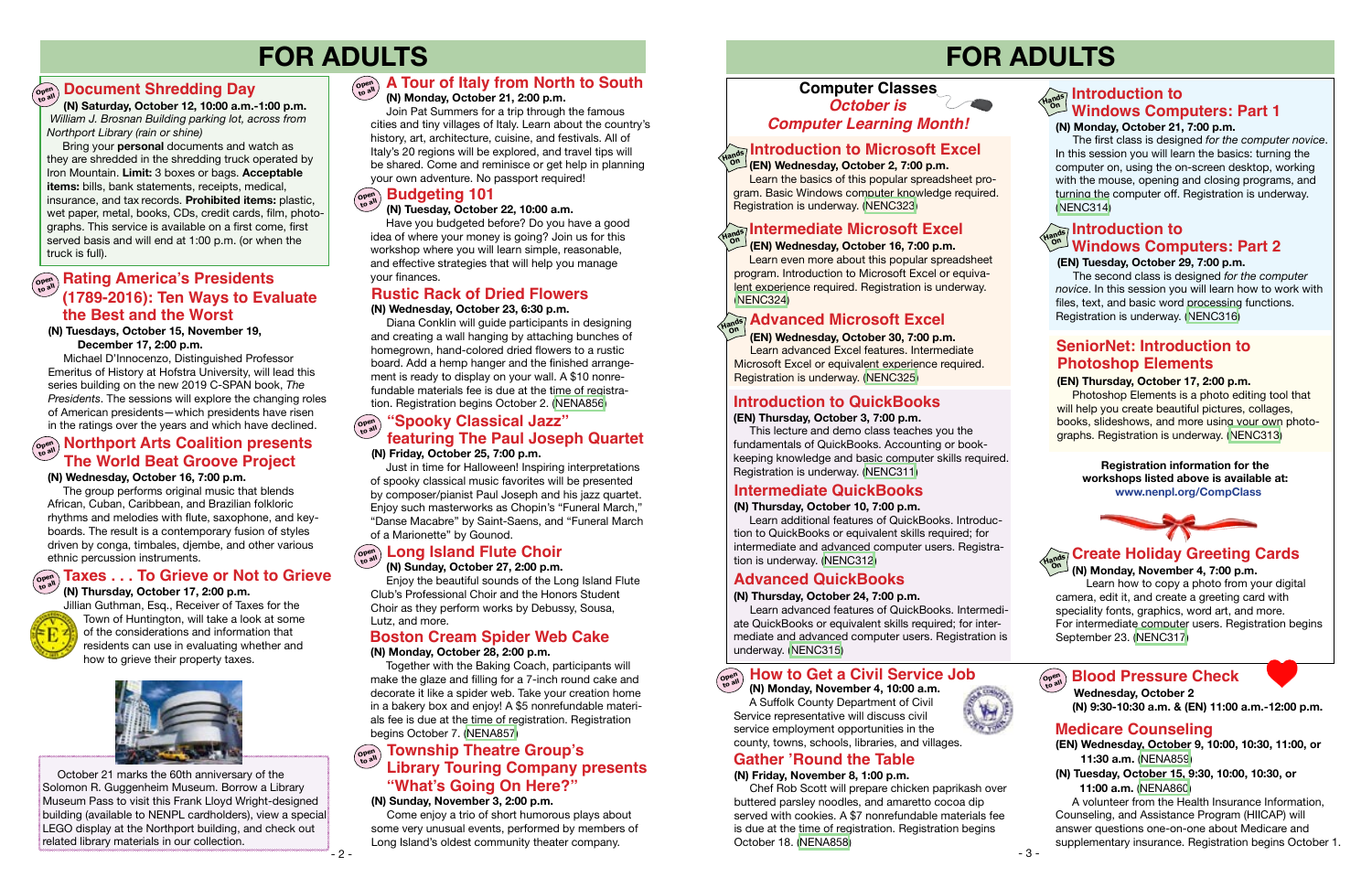# **FOR TEENS**

**Registration for the following Teen Programs and Volunteer Opportunities begins October 2.**

### **(N) Friday, October 11, 7:00-8:30 p.m.**



 Come join our monthly Friday night teen program where we try different snacks and beverages from around the world. This month we will sample festive fall treats. ([NENY589](https://search.livebrary.com/record=g1094610~S43))

# **(N) Friday, October 4, 7:00-8:30 p.m.**

 If you love Nintendo, you will not want to miss this monthly meet up. We will discuss Nintendo games new and old, make fun gamer crafts, and participate in gaming competitions for prizes! ([NENY585](https://search.livebrary.com/record=g1094604~S43))

The story of Joan Stanley who was exposed as the KGB's longest serving British spy. Rated R. 101 minutes.

# **Nintendo Night: Mario Maker 2**

#### **Teen Volunteer Opportunities**

*Open to students in grades 7-12* You may choose one volunteer opportunity in addition to Teen Advisory Board.

#### **(N) Monday, October 21, 3:45-5:00 p.m.**

 Assist children as they create a craft from a variety of materials. [\(NENY599](https://search.livebrary.com/record=g1094661~S43))

### **Crafty Teens**







*Red Joan*

#### **Fridays, (N) October 18, and (EN) October 25, 2:00 p.m.**

# **Friday Movies**



#### *Yesterday* **Fridays, (N) October 4, and (EN) October 11, 2:00 p.m.**

 A struggling musician realizes he is the only person on Earth who can remember The Beatles after waking up in an alternate timeline where the band never existed. Rated PG-13. 112 minutes.



# **FOR ADULTS**

**Truth Be Told (N) Thursday, October 3, 7:00 p.m.** *The Road to Jonestown: Jim Jones and Peoples Temple* by Jeff Guinn.

# *Book Groups*

# **Snack Around the World: Festive Fall Treats**

**(N) Monday, October 28, 7:00 p.m.** *Button Man* by Andrew Gross.

**(N) Thursday, October 10, 2:00 p.m.** *Inheritance* by Dani Shapiro.

*Copies of the discussion books are available at the Northport Library Circulation Desk.* 

# **Truth Be Told**

# **Novel Ideas**

# **Page Turners**

# **Short Story Central**

**(N) Tuesday, November 5, 7:00 p.m.** Selections from *Signals* by Tim Gautreaux. (Available for pick-up beginning October 1)



#### **(N) Saturday, October 19, 2:00-3:00 p.m.**

 Join us and other libraries countywide as we honor our military service organizations and write letters to deployed personnel.

# **The Great Give Back Volunteers**

**(N) Saturday, October 19, 10:00-11:30 a.m.** ([NENY596\)](https://search.livebrary.com/record=g1094695~S43) **or 11:30 a.m.-1:30 p.m.** ([NENY597](https://search.livebrary.com/record=g1094696~S43))

Assist children as they create wreaths for veterans.

#### **(N) Thursday, October 17, 6:45-8:00 p.m.**

 Help children learn to play chess. A basic knowledge of the game is required. ([NENY594\)](https://search.livebrary.com/record=g1094647~S43)



## **Chess Club Volunteers**

**(EN) Thursdays, October 3, 10, 17, 24, 7:00 p.m.** Develop your English vocabulary, grammar, reading, and pronunciation in this friendly English conversation group. Registration is underway. [\(NENR217\)](https://search.livebrary.com/record=g1093756~S43)

# **Dynamic English**

#### **(N) Saturday, October 12, 3:00-4:30 p.m.**

 Are you a Potterhead? Learn how to make your own custom magic wand using wooden sticks, hot glue, and metallic paint. [\(NENY590\)](https://search.livebrary.com/record=g1094624~S43)

#### $\widehat{\mathsf{O}}$ pen  $\bigcirc$  Hold That Ghost **to all**

# **Harry Potter Wand Making Workshop**

#### **(EN) Saturday, October 12, 1:00-2:00 p.m.**

 Will you make the cut? Teams brainstorm and create a snack made out of mystery ingredients and present their creation to be judged. ([NENY579](https://search.livebrary.com/record=g1094134~S43))

# **Chopped**

# **Defensive Driving**

*Please note: These courses promote safe driving and help participants maintain their driving skills. Check with your insurance company about the specific premium and point reductions available to you.*

# **AARP Smart Driver Course**

#### **(N) Saturday, October 12, 9:30 a.m.-4:00 p.m.**

Applications are currently available in both library buildings. Fee: \$36

## **(N) Saturday, November 9, 9:30 a.m.-4:00 p.m.**

Registration begins October 19 at the Northport Library only. ([NENA861](https://search.livebrary.com/record=g1094724~S43))

Fee: \$20 for AARP members (\$25 for nonmembers) payable to AARP by check or money order only at registration.

> **(N) Wednesday, October 16, 5:30-6:30 p.m.** [\(NENY588\)](https://search.livebrary.com/record=g1094609~S43) **(EN) Wednesday, October 30, 5:30-6:30 p.m.** ([NENY587](https://search.livebrary.com/record=g1094608~S43)) Take a break from your homework and create

## **(EN) Wednesdays, November 6 & 13, 7:00-10:00 p.m.**

Applications will be available in both library buildings beginning October 16. Fee: \$36

# **(N) Tuesdays, October 8 & 15, 9:30 a.m.-12:30 p.m.**

Registration begins September 24 at the Northport Library only. [\(NENA855\)](https://search.livebrary.com/record=g1093537~S43)

Fee: \$20 for AARP members (\$25 for nonmembers) payable to AARP by check or money order only at registration.

**Open to all**



# **How Do You Say It?**

**(EN) Saturdays, October 5, 12, 19, 26, November 2, 9, 16, 23, 10:00 a.m.**

"Way," "Weigh," and "Whey" . . . Yes, we know it's crazy! Learning to pronounce English words correctly can be hard. Expand your vocabulary while practicing pronunciation in this fun workshop series. Registration begins September 23. [\(NENR219](https://search.livebrary.com/record=g1094245~S43))

# **ESL Game Night**

### **(EN) Tuesday, October 15, 7:00 p.m.**

Would you like to practice and grow your English language skills? Join in a fun-filled evening playing games and making new friends. Registration begins October 3. [\(NENR221](https://search.livebrary.com/record=g1094762~S43))

#### Open<br>to all **Quick Reads**

#### **The Great Give Back: Veterans drop in**

### **(EN) Tuesday, October 29, 7:00 p.m.**

This informal reading group is designed for intermediate English language learners and for those who would like to develop their literacy skills. Pick up this month's reading selection at the East Northport Circulation Desk.



#### *The Wizard of Oz* **Open to all**

 **(N) Saturday, October 5, 12:00 p.m.** Film historian Larry Wolff will discuss the history and behind-the-scenes stories of the greatest fantasy musical ever produced, followed by a showing of the film in its entirety. Grab your ruby slippers and take a walk down the Yellow Brick Road!

 **(N) Sunday, October 20, 1:30 p.m.**

 Enjoy an afternoon of gasps and laughs as you learn about one of the funniest haunted house movies. Larry Wolff will discuss the making of the film and its stars—Abbott and Costello—followed by a viewing of the entire film.

### **(N) Sunday, October 6, 1:30-3:30 p.m.**

 Do you love tabletop RPGs or are you looking to learn the basics of Dungeons & Dragons? Come join your friends in this spooky D&D quest to seal away paranormal ancients. [\(NENY586\)](https://search.livebrary.com/record=g1094605~S43)

# **Dungeons & Dragons Lite: The Haunting of Malaise Manor**

#### *Open to students in grades 8-12* **(N) Friday, October 11, 7:30-8:45 p.m.**

 Do you love to write? Join fellow writers to discuss your ideas and get feedback on your work. New members are welcome. ([NENY591](https://search.livebrary.com/record=g1094626~S43))

# **Teen Writers Workshop**

**(N) Wednesday, November 6, 7:00-8:00 p.m.** Our philosophy club is a great opportunity for teens to delve into life's big questions. ([NENY592\)](https://search.livebrary.com/record=g1094625~S43)



# **Socrates Café**

### **LEGOs Volunteers**

**(EN) Friday, October 4, 3:45-5:00 p.m.** Assist children as they play with LEGOs. [\(NENY593](https://search.livebrary.com/record=g1094679~S43))

#### **(N) Tuesday, October 15, 7:00-8:30 p.m. and (N) Friday, November 8, 7:00-8:00 p.m.**

 Create blankets and present them at our *Ink Stories* opening reception. Volunteers must be able to attend **both** sessions. ([NENY595](https://search.livebrary.com/record=g1094917~S43))

# **No Sew Blankets**

### **for** *Ink Stories* **Participants**

#### **(EN) Monday, October 21, 7:00-8:00 p.m.**

 Earn volunteer credit at this employment workshop presented by Project Excel. [\(NENY600\)](https://search.livebrary.com/record=g1094662~S43)

# **Teen Advisory Board**

## **American Sign Language Volunteers**

#### **(N) Thursday, October 24, 3:45-5:00 p.m.**

 Do you enjoy American sign language and have some knowledge or familiarity with it? Assist children in this fun and informative program. ([NENY601\)](https://search.livebrary.com/record=g1094663~S43)

# **Pumpkin Pies Volunteers**

**(EN) Saturday, October 26, 1:45-3:30 p.m.** Assist children as they create hand pies. [\(NENY602](https://search.livebrary.com/record=g1094680~S43))

### **(N) Monday, October 28, 7:00-8:00 p.m.**

 Padma Vankatraman will talk about her Newbery contender *The Bridge Home*. Call the Library to reserve a copy of the book. ([NENY603](https://search.livebrary.com/record=g1094682~S43))



spooky bracelets with festive beads.

# **Chill Out and Create: Halloween Bracelets**



# **Newbery Club Author Visit Volunteers**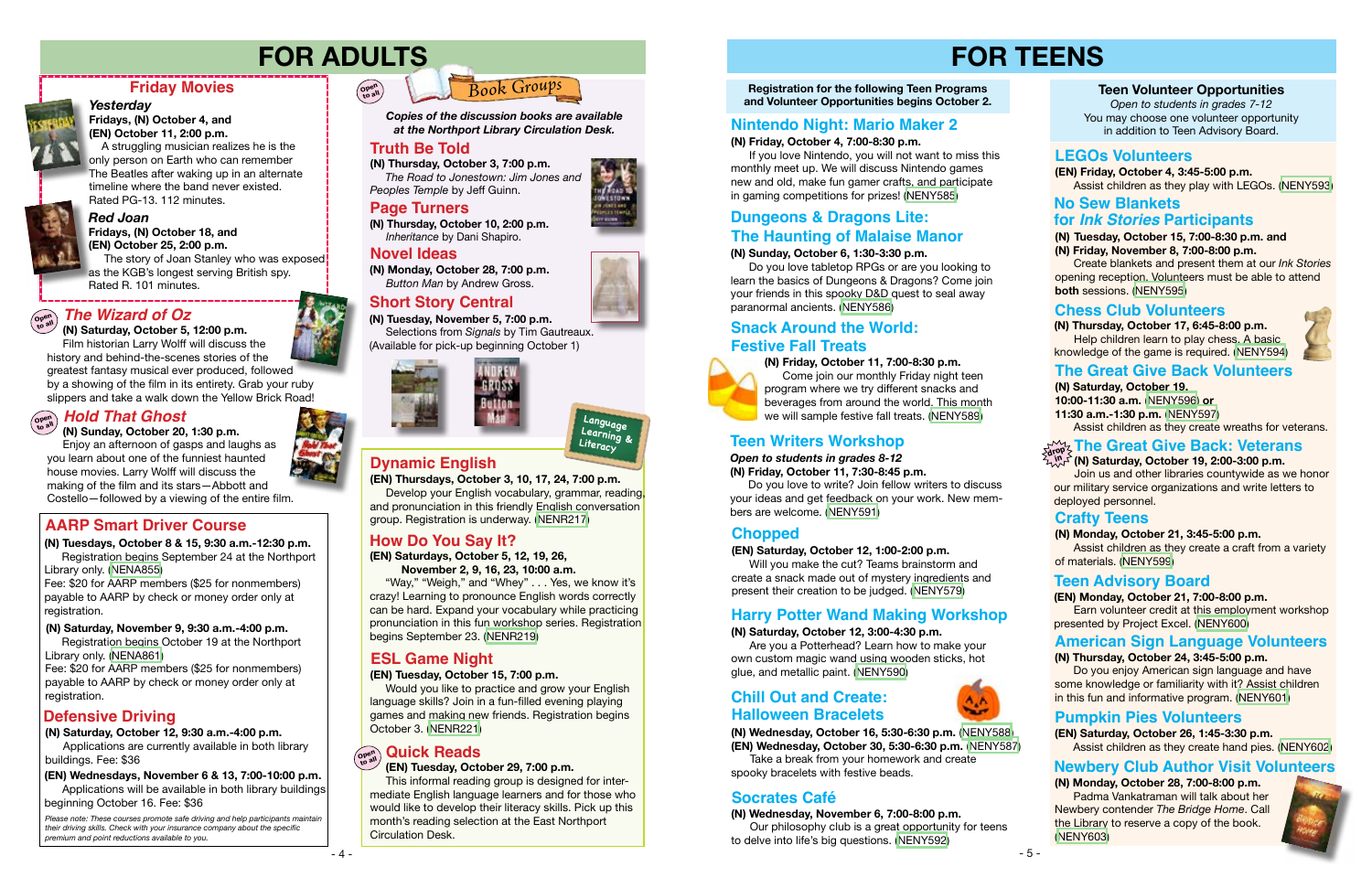# **(N) Tuesdays, November 12, 19, 26, 10:00 am.**

*Children 2-5 years with adult; siblings welcome* You and your child will enjoy fun and educational

# **Sing and Play Programs for family**

activities designed to encourage early reading, math, and school readiness skills, and also create a craft. (60 min.) ([NENJ804](https://search.livebrary.com/record=g1093954~S43))

**(EN) Mondays, October 21, 28, November 4,**

 **10:00 a.m.** [\(NENJ801\)](https://search.livebrary.com/record=g1094185~S43) **or 11:00 a.m.** ([NENJ802\)](https://search.livebrary.com/record=g1094187~S43) *Children 1-3 years with adult; siblings welcome* Sing songs and rhymes while using scarves, bells, balls, and hoops that engage children in musical and

*Children birth-23 months with adult; no siblings* **Enjoy rhymes and songs with your young child in** 

physical activity to reinforce early literacy skills and foster a love of language. (30 min.)

# **FOR CHILDREN**

 *Children birth-5 years with adult; siblings welcome*  Join us for a festive Halloween storytime featuring spooky tales, silly songs, and dances. We will finish with a parade and a special holiday souvenir. Don't forget to wear your costume! (45 min.)



**Registration for the following Road to Reading series programs begins October 3. (***One series program per child please***)** 

# **Time for Tots**

#### (EN) Wednesdays, October 30, November 6, 13, 20,  **10:00 a.m.**

**Program for children and accompanying adult; no siblings please** 

**(N) Tuesdays, October 15, 22, 29, 10:00 a.m.**

this program focusing on nursery rhymes. (30 min.) [\(NENJ805](https://search.livebrary.com/record=g1093955~S43))

# **Mother Goose Rhyme Time**

# **FOR CHILDREN**



*Children's Librarians is on the back.*



#### **(N) Thursday, October 31, 10:00 a.m.**

**Children listen to stories, sing songs and rhymes** that increase vocabulary and letter knowledge, and participate in hands-on activities. (40 min.) ([NENJ806](https://search.livebrary.com/record=g1094097~S43))

# $\frac{\partial \mathbf{p}}{\partial \mathbf{q}}$  Books a Poppin'

*Children 1-3 years with adult; siblings welcome*

Use the Library's LEGOs to design your own creation or have fun building with friends. All finished projects will go on display in the Children's Room. (45 min.)

 Child development experts are on hand to answer your questions while your children play with ageappropriate toys. An open-ended art activity and a circle time with stories and songs are included. (60 min.) ([NENJ803](https://search.livebrary.com/record=g1093933~S43))

# **1, 2, 3, Learn with Me**

 *Children 1-4 years with adult; siblings welcome* Children learn to use their minds as well as their muscles while having fun building with various blocks and playing with other children. (45 min.)

### **(N) Saturday, October 19, 10:00 a.m.-1:00 p.m.**

Using stories and songs, learn some basic signs with your baby to enhance their communication with you before their language skills develop. (45 min.) Registration begins October 3. ([NENJ812](https://search.livebrary.com/record=g1093960~S43))

# $\lim\limits_{\Delta t \rightarrow 0} \frac{1}{2}$ Chess Club

*Children 4 years and older with adult; siblings welcome* Help us honor military service personnel and veterans by creating patriotic decorations for the Library's *Ink Stories* reception.

#### **(N) Monday, October 21, 4:00 p.m.** *Children in grades K-3*



Calling all crafters! Have fun painting and decorating your own ceramic pumpkin bank. (45 min.) Registration begins October 7. [\(NENJ819\)](https://search.livebrary.com/record=g1094539~S43)

**(EN) Tuesdays, November 12, 19, 26, December 3, 1:00 p.m.**

*Children 4-5 years; independent*

Your child will have fun learning how to communicate using basic signs with the added benefit of increasing their vocabulary, memory, and self-confidence. (45 min.)

### **Independent program Preschool Storytime**

**Explore the Viking culture with Whaling Museum** educators. Learn how these early whalers lived and how they discovered America. Design a helmet and other Viking crafts to take home. (45 min.) Registration begins October 15. [\(NENJ822](https://search.livebrary.com/record=g1093965~S43))

 **(N & EN) Fridays, October 4, 11, 18, 25, 10:00 a.m.**

*Children birth-5 years with adult; siblings welcome* Stop by for this drop-in storytime. We will read

stories, sing songs, share rhymes and fingerplays, and have fun in this interactive program for families. (30 min.)

# $\frac{1}{\alpha! \alpha^0}$  Anything Goes LEGOs

 **(EN) Friday, October 4, 4:00 p.m.**  *Children in grades 1-5* **in**

The author will talk about her Newbery contender *The Bridge Home*. Readers will be captivated by this beautifully written novel about children who must use their instincts and the power of friendship to survive living on the streets in India. Call the Library to reserve a copy of the book to prepare for this very special evening. All are welcome. (60 min.)

# $\frac{F_{\text{avg}}}{F_{\text{avg}}}$  Halloween Parade

### **(EN) Thursday, October 10, 10:00 a.m.**

*Children 6-23 months with adult; siblings welcome* 

# **drop > Newbery Club Author Visit:**<br> **drop & Drop Property Club Padma Venkatraman**

 Your little musician will be singing and moving to songs from around the world and keeping the beat with props and musical instruments. (45 min.) Registration begins September 26. ([NENJ794](https://search.livebrary.com/record=g1093249~S43))

 **(N) Wednesday, October 16, 10:00 a.m. in**

# **Babies Boogie**

**(EN) Thursday, October 10, 11:00 a.m.**

*Children 2-4 years with adult; siblings welcome*

 Clap your hands and stomp your feet in this high-energy music and movement program. (45 min.) Registration begins September 26. [\(NENJ796\)](https://search.livebrary.com/record=g1093250~S43)

# **Toddlers Tango**

 **(EN) Tuesday, October 15, 7:00 p.m.** *Children birth-5 years with adult; siblings welcome*

#### **Little Leaves Storytime drop in**

 Celebrate the change of season at the Library as we "rake" and roll with some good books, tunes, and dance moves! (30 min.)

# $\frac{1}{\det(\mathbf{p})}$  Block Party!

### **(N) Thursday, October 17, 10:00 a.m.**

*Children birth-23 months with adult; siblings welcome* 

# **Baby Signing Time**

**(N) Thursday, October 17, 7:00 p.m.** *Children in grades 2-6* **in**

 Improve your game by playing matches with other kids and teen volunteers. Players can enter a raffle for a chess set made using our 3D printer. (45 min.)

# **Monday Crafter-noon: Pumpkin Piggy Bank**

# **Paws to Read**

**(N) Friday, October 18, 6:30, 6:45, 7:00, or 7:15 p.m.** *Children in grades 1-5*

 Dogs are great listeners and provide a calming environment for kids to read aloud. Fetch a good book and sign up for a 15-minute reading session with a certified therapy dog. Registration begins October 3. ([NENJ814](https://search.livebrary.com/record=g1093962~S43))

# **The Great Give Back— Celebrating Military Service Celebrating Military Service**

**in**

# **American Sign Language Basics**

**(N) Thursday, October 24, 4:00 p.m.** [\(NENJ816\)](https://search.livebrary.com/record=g1094368~S43) Registration begins October 3

**(N) Thursday, November 14, 4:00 p.m.** ([NENJ817](https://search.livebrary.com/record=g1094369~S43)) Registration begins October 31 *Children in grades K-2; independent*

# **Viking Invasion (N) Tuesday, November 5, 2:00 p.m.**

*Children in grades 1-5*

**(EN) Thursday, November 14, 10:00 a.m.** ([NENJ823](https://search.livebrary.com/record=g1094189~S43)) Registration begins October 31. **(EN) Wednesday, December 4, 10:00 a.m.** ([NENJ824](https://search.livebrary.com/record=g1094842~S43)) Registration begins November 20. *Children 6-23 months with adult; siblings welcome* (45 min.)

# **Babies Boogie**

**(EN) Thursday, November 14, 11:00 a.m.** ([NENJ825](https://search.livebrary.com/record=g1094194~S43)) Registration begins October 31. **(EN) Wednesday, December 4, 11:00 a.m.** ([NENJ826](https://search.livebrary.com/record=g1094843~S43)) Registration begins November 20. *Children 2-4 years with adult; siblings welcome* (45 min.)

## **Toddlers Tango**



*Children in grades 4 and up; adults welcome*

# **Pumpkin Hand Pies**

#### **(EN) Saturday, October 26, 2:00 p.m.** *Children in grades 2-5*

 Make several hand pies in the shape of pumpkins. Children will make the crust and filling in the Library and take home to bake. (75 min.) Registration begins October 3. [\(NENJ820](https://search.livebrary.com/record=g1094096~S43))





 $-6 -$